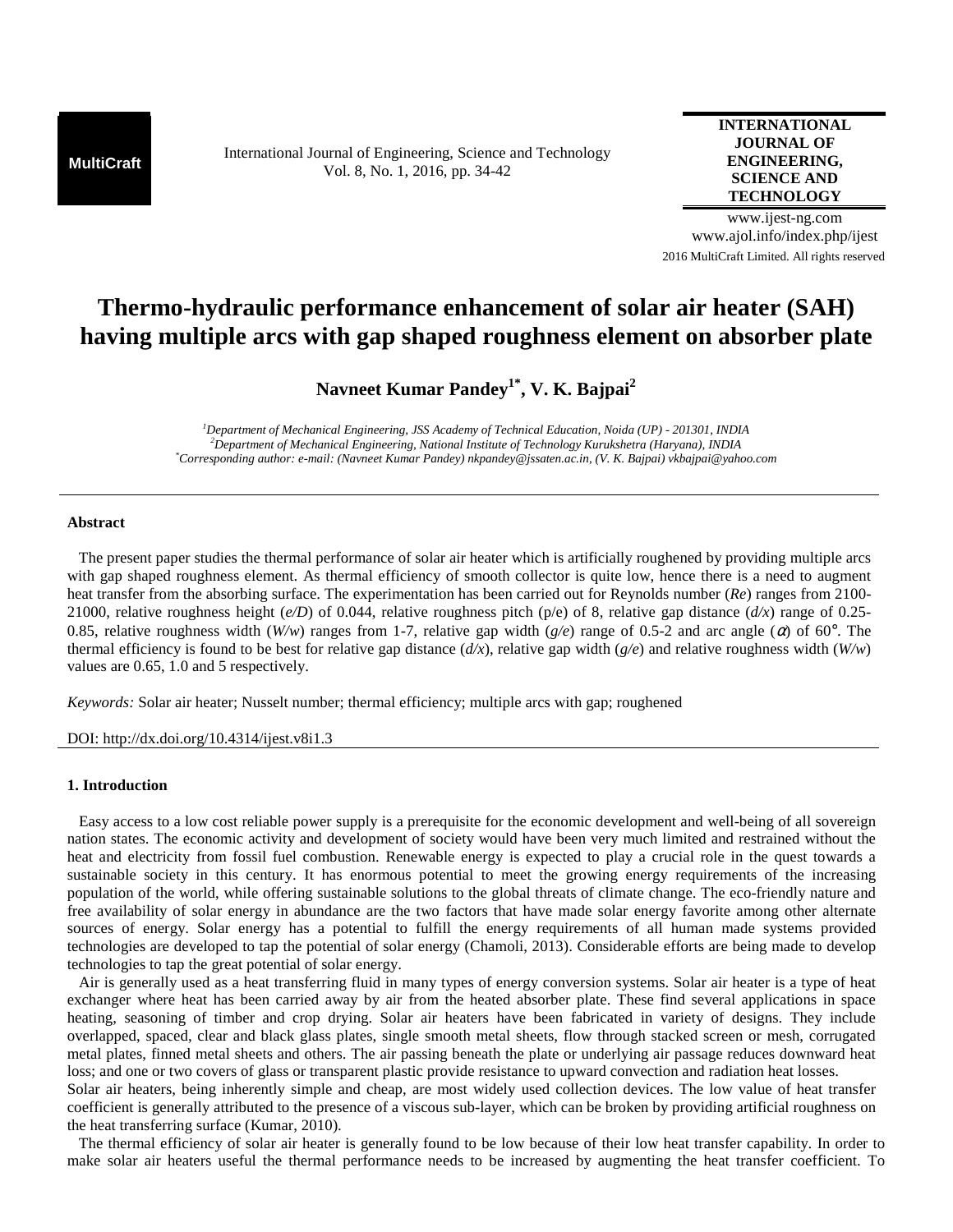augment the heat transfer coefficient there is a need to make the flow more turbulent. Heat transfer co-efficient enhancement techniques are generally divided in two groups; namely active and passive. The active techniques require external forces, e.g., acoustic, surface vibration or electric field etc. and passive techniques require special surface geometry, i.e. rough and external surface, fluid additives and swirl flow devices (Kumar, 2010). It is for this purpose, artificial roughness has been used. The artificial roughness is creating roughness in the flow passage which will make the flow to be more turbulent. The artificial roughness could be of several shapes such as small diameter wire, V-shaped, wedge shaped ribs etc. (Prasad and Saini, 1988; Varun et al., 2007; Singh et al., 2011; Varun et al., 2008; Bhagoria et al., 2002). Several investigators investigated fully developed flow in solar air heaters duct with small protrusion on the absorber plate (Yadav et al., 2013). It is well known that although the thermal efficiency of a solar air heater can be increased by providing artificial roughness, but it also can result in substantial increase in friction losses and hence greater power requirement from blower or fan. In this work thermal performance has been evaluated for various geometrical parameters of artificially roughened duct. Multiple arcs shaped roughness elements provided with gaps has been used as roughness element under the absorber plate.

 Various studies, using different roughness geometries are available in the literature. The geometries include transverse, inclined, arc shape and V-shape. The studies are primarily dedicated to rectangular duct but few have been dedicated to triangular passage also. However, some investigators have worked on solar air heaters using CFD. Studies carried out to compare the CFD simulation with experiments for same conditions and the results are found to be satisfactory. CFD studies help reduce time as compared to experimental studies and have been found to have good agreement with the experimental results.

#### **2. Details of Experimental Set-Up**

 An experimental test facility was designed and fabricated to study the effect of multiple arcs with gap shaped roughness elements on heat transfer and fluid flow characteristics. A line diagram of experimental set up is shown in Figure 1. It consists of an entry section, test section, exit section, transition section (plenum), a flow measuring (orifice plate) and a centrifugal blower with two control valves. A wooden rectangular duct was having a size of 2500 mm  $\times$  250 mm  $\times$  25 mm (L $\times$ W $\times$ H) and provided with an entrance section, a test section and an exit section of lengths 900 mm, 1000 mm and 600 mm respectively as per the recommendations of ASHRAE Standard (1977). An electric heater was fabricated over the asbestos sheet by arranging five loops of nichrome wire in parallel and series combination which is having a size of  $1000 \text{ mm} \times 250 \text{ mm}$ .

The heat flux in this case varies from  $0-1200 \text{ W/m}^2$  with the help of a variac. A mica sheet of 1 mm thickness was placed over the heater to ensure uniform radiation on the absorber plate. The glass wool was used as insulation inside wooden panel to reduce top loss from the heater. Artificial roughness was created on the underside of plate by pasting soft aluminum wire having a shape of multiple arcs with gap. The pressure drop across the test section was measured using micro-manometer having a least count of 0.01 mm of water. The temperatures at various locations were measured using calibrated Copper-Constantan thermocouples of 16 SWG. They are connected to digital milli-voltmeter through selector switch to indicate temperature. Line diagram of roughness geometry and locations of thermocouples on the absorber plate is shown in Figures 2 and 3, respectively. Table 1 shows the range of parameters studied.



Figure 1: Line diagram of experimental set up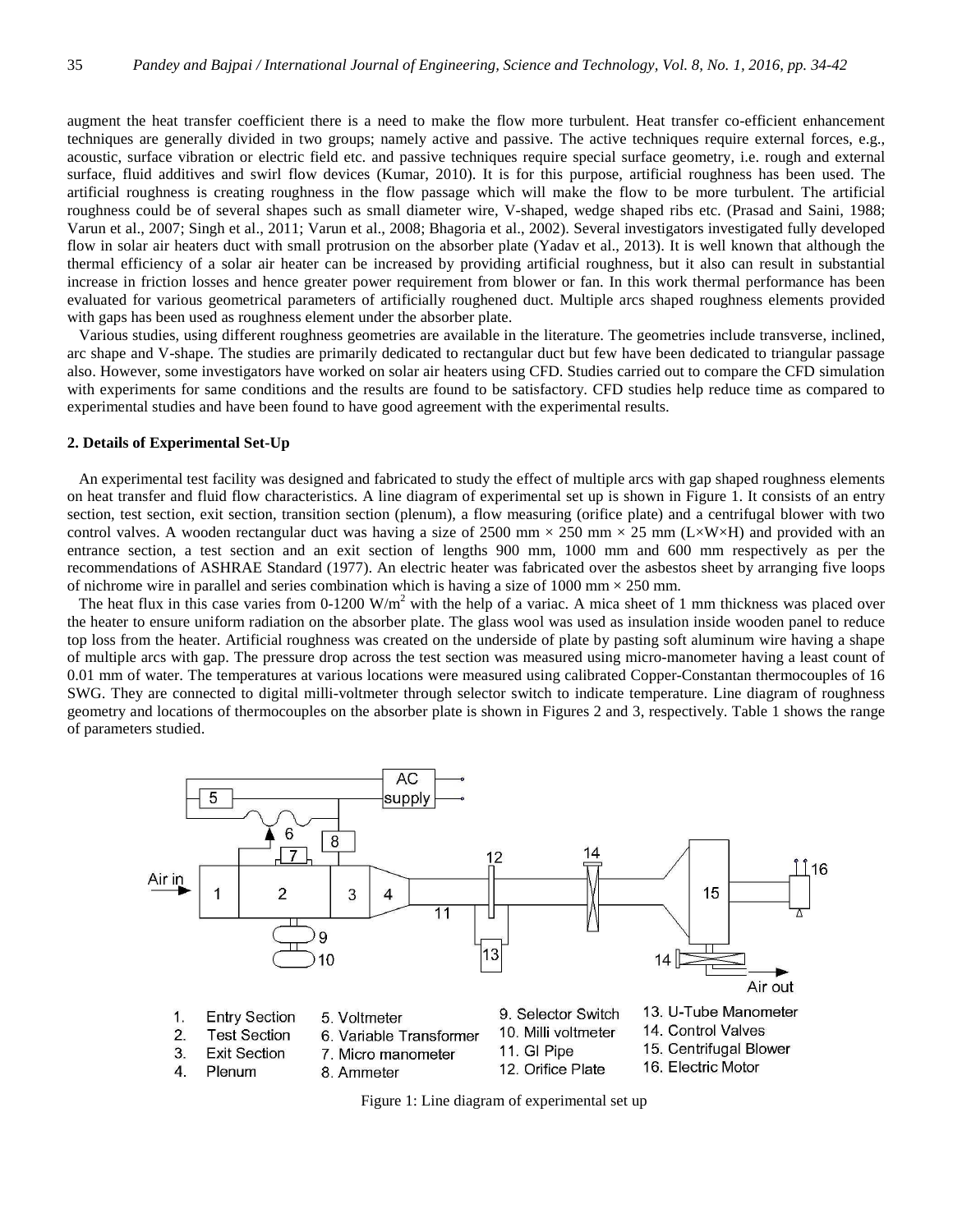



all dimensions are in mm

Figure 3: Locations of thermocouple on absorber plate

|  |  |  | Table 1: Values of flow and roughness parameters. |  |
|--|--|--|---------------------------------------------------|--|
|  |  |  |                                                   |  |

| S. No. | Parameter                                        | Range              |
|--------|--------------------------------------------------|--------------------|
|        | Reynolds number $(Re)$                           | $2100 - 21000$     |
|        | Relative roughness pitch $(p/e)$                 | 8 (fixed)          |
|        | Relative roughness height $(e/D)$                | $0.045$ (fixed)    |
|        | Arc angle $(\alpha)$                             | $60^\circ$ (fixed) |
|        | Relative gap width $(g/e)$                       | $0.5 - 2.0$        |
| b      | Relative gap distance $\left(\frac{d}{x}\right)$ | $0.25 - 0.85$      |
|        | Aspect ratio $(W/H)$                             | $10$ (fixed)       |
|        | Relative roughness width $(W/w)$                 | 1 - 7              |

# *2.1 Experimental Procedure*

 The experimental data related to heat transfer and flow friction was collected in accordance with the ASHRAE Standard for testing in open loop flow mode. In this study, various roughness parameters were investigated i.e. relative roughness width (W/w), relative gap distance (d/x) and relative gap width (*g/e*). Before the start of experimentation joints of the duct, pipes and plenum were thoroughly checked with the help of bubbles to ensure that there was no leakage in the entire set up. Seven values of air-flow rates (Reynolds number) were considered for each type of absorber plate at a fixed heating of 1000  $W/m<sup>2</sup>$ . The micro-manometer and U-tube manometer were leveled properly with the help of spirit level. Blower was switched on and flow control valves were adjusted to give a set value of mass flow rate of the air through the duct. All the data were recorded under quasi-steady state conditions that were assumed to have been attained when the absorber and outlet air temperatures do not deviate over a period of 5-10 minutes. The following parameters were measured for each set of readings:

- (i) Air temperature inside the duct (inlet, outlet).
- (ii) Absorber plate temperature at 12 points.
- (iii) Pressure drop across the test section
- (iv) Mass flow rate of air with the help of orifice meter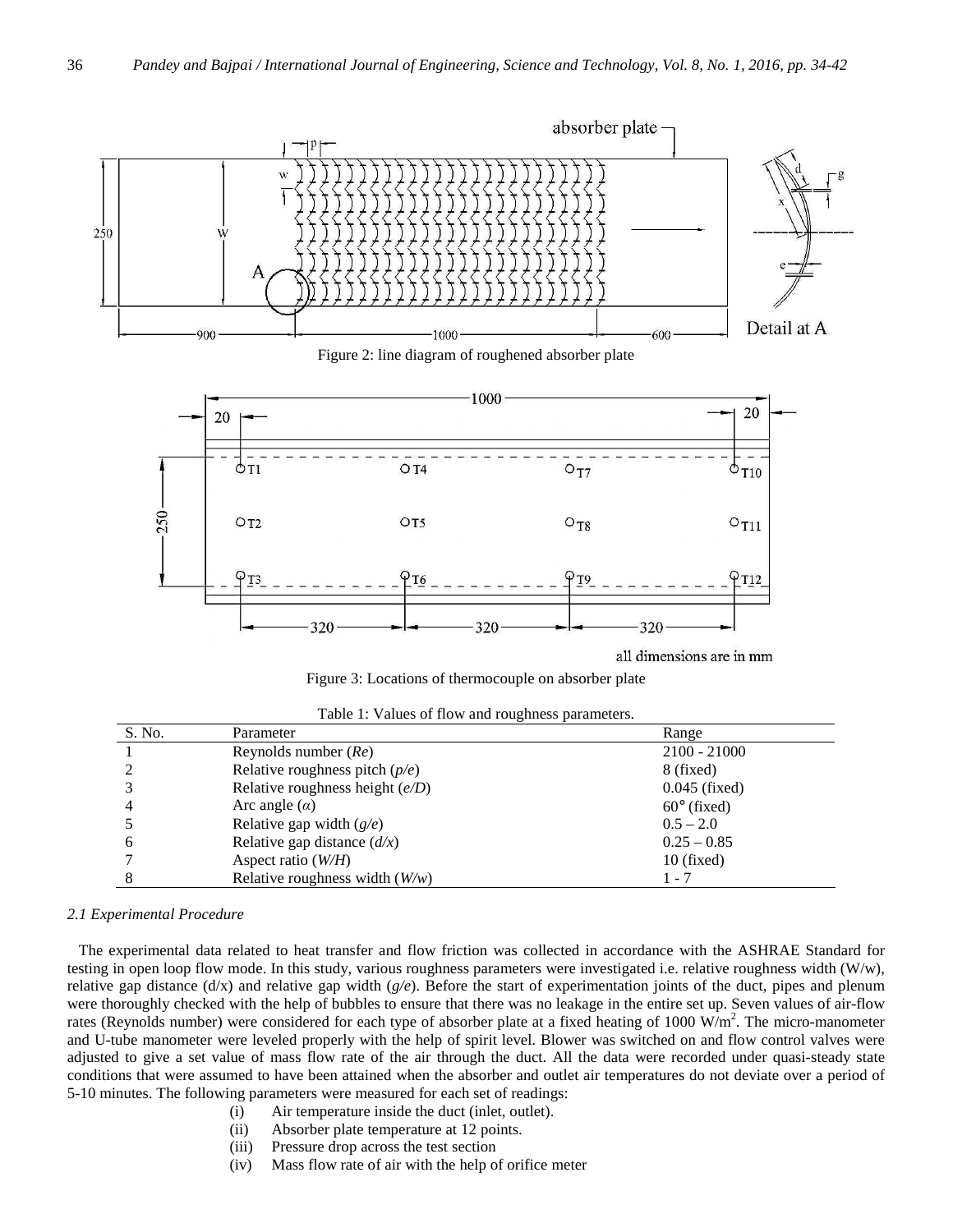## **3. Data Reduction**

 The experimental data which was used to calculate heat transfer and pressure drop is collected as per the procedure described in section 2.1. Heat transfer (*Nu*) was estimated to see the effect of roughness parameters on its thermal performance. The equations used in this section are used to calculate mass flow rate and by using mass flow rate useful heat gain is estimated. After calculating useful heat gain, Nusselt number has been estimated.

$$
m = C_d A_o \sqrt{\frac{2\rho \Delta P_o}{1 - \beta^4}}
$$
 (1)

The calibration of orifice-plate was carried out using a standard Pitot tube which gives a value of 0.60 for coefficient of discharge  $(C_d)$ . Where,

$$
\Delta P_{\rm O} = 9.81 \rho \Delta h_{\rm O} \tag{2}
$$

$$
Q_u = m C_p (t_o - t_i) \tag{3}
$$

and 
$$
h = \frac{Q_u}{A_p(t_p - t_f)}
$$
 (4)

where,  $A_p$  is area of absorber plate,  $t_f$  and  $t_p$  are mean values of fluid and absorber plate temperatures, respectively. The Nusselt number (*Nu*) is calculated by using following relationship.

$$
Nu = \frac{hD}{k} \tag{5}
$$

For the calculations, air properties were taken corresponding to bulk mean air temperature. The error analysis has been carried out as per the method proposed by Kline and McClintock (1953). For all the roughened plates investigated, the maximum error values for non-dimensional number are given below.

Reynolds Number:  $\pm 2.41\%$ Nusselt Number: ± 7.91%

#### **4. Thermal Performance**

As per recommendations of ASHRAE, thermal efficiency of a solar collector can be expressed by following equation (Varun et al., 2008);

$$
\eta = F_R \left[ \left( \tau \alpha \right) - U_L \left( \frac{t_i - t_a}{I} \right) \right] \tag{6}
$$

The relationship between the collector efficiency factor (F') and the heat removal factor ( $F_R$ ) is given as;

$$
F_{R} = \frac{mC_{p}}{A_{C}U_{L}} \left[1 - \text{Exp}\left(-A_{C}U_{L}F' / mC_{p}\right)\right]
$$
\n(7)

For a particular case of a solar air heater without recycling and when inlet air temperature coincides the ambient (i.e.,  $t_i = t_a$ ), Eq. 7 reduces to η=F<sub>R</sub> (τα) which results are efficacious due to various other parameters. In view of these limitations, Biondi et al. (1988) has proposed the following equation for efficiency of solar air heaters.

$$
\eta = F_0 \left[ \left( \tau \alpha \right) - U_L \left( \frac{t_o - t_i}{I} \right) \right] \tag{8}
$$

Where,  $F<sub>o</sub>$  is the heat removal factor referred to the outlet temperature and can be expressed as;

$$
F_{\rm O} = \frac{GC_{\rm p}}{U_{\rm L}} \left[ \exp\left(U_{\rm L}F' / GC_{\rm p}\right) - 1 \right]
$$
\n(9)

Eq. 9 indicates that a plot of efficiency against  $[(t_o-t_i)/I]$  will result in a straight line whose slope is  $F_oU_L$  and ordinate axis intercept is  $F_o(\tau \alpha)$ , if  $F_o$ ,  $U_L$  and ( $\tau \alpha$ ) are not very strong functions of operating parameters like mass flow rate, intensity of solar radiation, ambient temperature and wind velocity variations. Further, thermal performance can also be expressed based on temperature gain produced by the collector and is expressed as;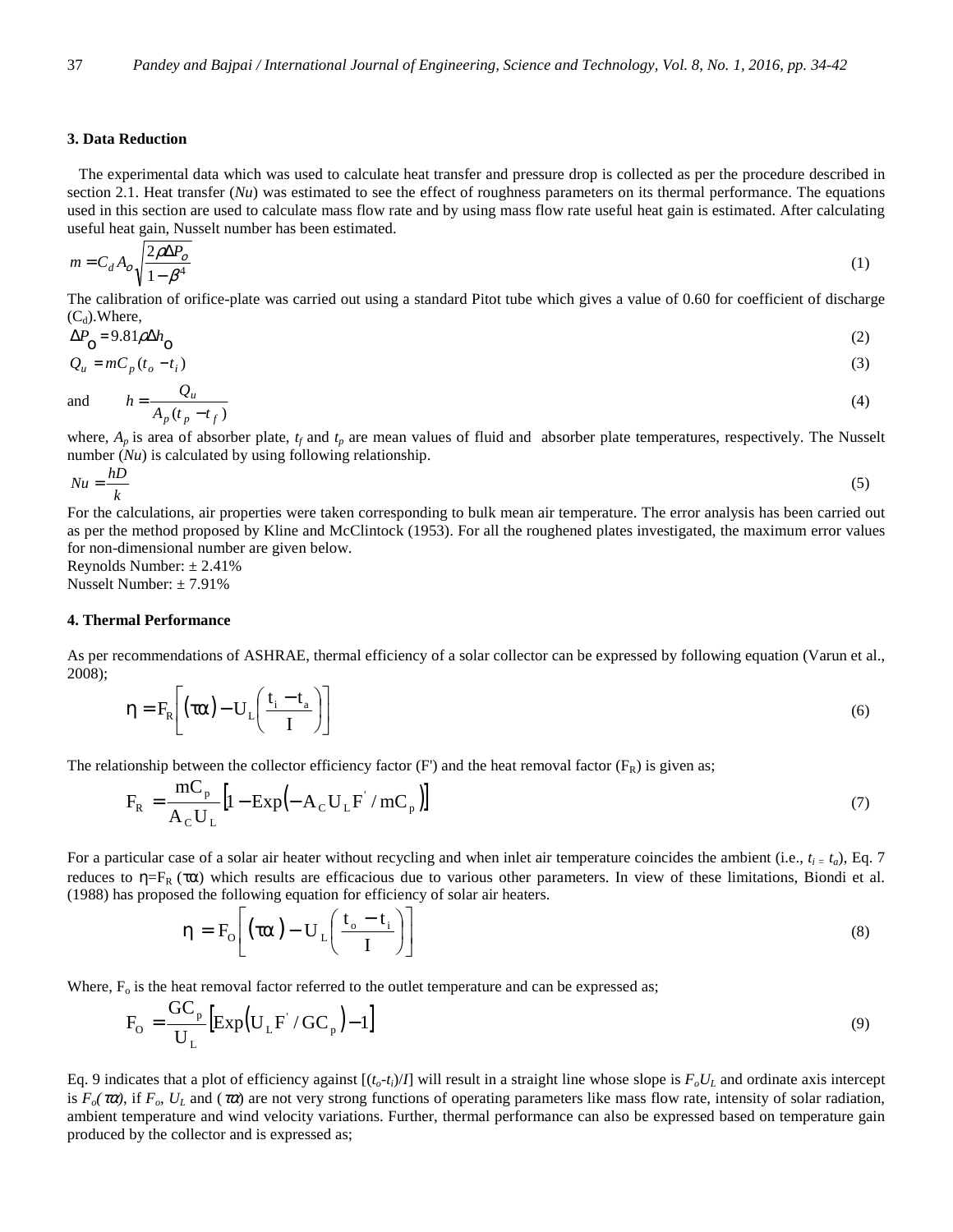$$
\eta = \frac{GC_{p}(t_{o} - t_{i})}{I}
$$
 (10)

#### **5. Results and Discussions**

 Thermal performance of collectors roughened with multiple arcs with gap shaped geometry has been evaluated and presented. Fig. 4 shows the effect of thermal performance  $(\eta_{th})$  with Reynolds number on relative roughness width  $(W/w)$  for a fixed value of relative roughness height (*e/D*) value of 0.045, relative gap width (*g/e* = 1), arc angle (*α* = 60°), relative gap distance (*d/x*) value of 0.65 and relative roughness pitch (*p/e* = 8). Variation of thermal performance, *ηth* of smooth collector with respect to Reynolds number has also been plotted to show the enhancement in thermal performance by providing multiple arcs with gap shaped roughness on the underside of the absorber plate.



Fig. 4: Effect of thermal performance with Reynolds number for various values of *W/w* 



Fig. 5: Effect of thermal performance with temperature rise parameter for various values of *W/w* 

It has been observed from the figure that the thermal efficiency of roughened collector is higher in comparison with that of smooth collector. The maximum thermal performance of roughened collector has been found to increase from 0.37 to 0.83 with an increase in Reynolds number from 2100 to 21000 for W/w value of 5. For smooth collector increase in thermal efficiency for Reynolds number has been found to be 0.21 to 0.55. This can be explained that with the increase in *Re*, turbulence decreases which leads to increase in heat transfer. This figure also mentions that  $\eta_{th}$  increases with the increase in *W/w* and attains a maximum value at *W/w* of 5. With further increase in W/w,  $\eta_{th}$  starts decreasing. This is due to the fact that angling of ribs helps in creating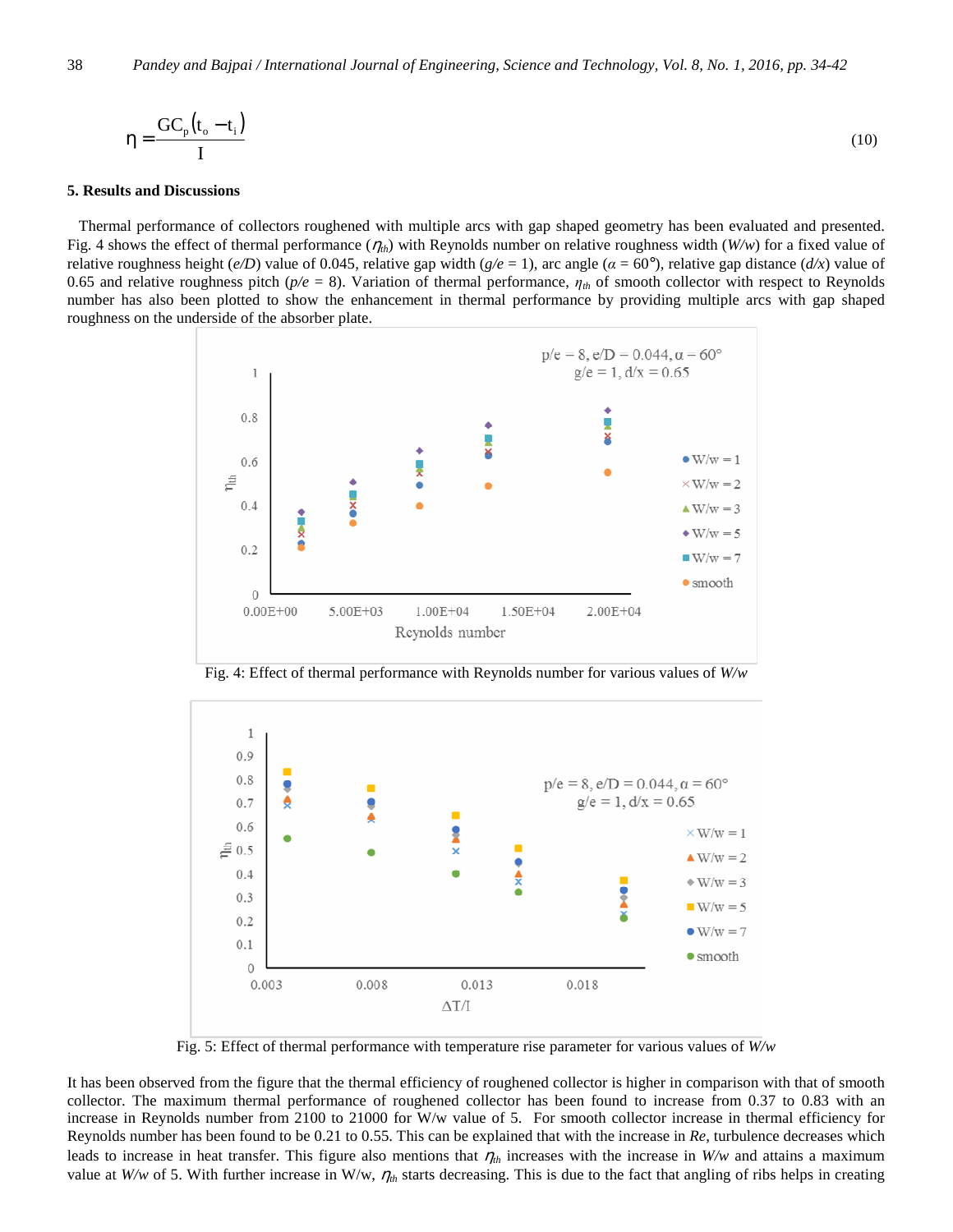secondary flow and this flow promotes turbulence mixing and increase in *Nu* takes place. With the increase in number of arcs (*W/w*), it would increase number of secondary flow which increases heat transfer. By further increase in arcs (beyond 5), it may result in the flow separation from top of rib surfaces hence reduction in heat transfer is noticed (Singh et al., 2014). Fig. 5 shows the variation of η*th* with respect to temperature rise parameter (∆*T/I*) for different values of relative roughness width. Result shows that with the increase in ∆*T/I* thermal performance decreases.



Fig. 7: Effect of thermal performance with temperature rise parameter for various values of *g/e* 

 Fig. 6 shows the effect of thermal performance (η*th*) with Reynolds number on relative gap width (*g/e*) for a fixed value of relative roughness height (*e/D*) value of 0.045, relative roughness width ( $W/w = 5$ ), arc angle ( $\alpha = 60^{\circ}$ ), relative gap distance ( $d/x$ ) value of 0.65 and relative roughness pitch ( $p/e = 8$ ). This figure shows that  $\eta_{th}$  increases with the increase in upto  $g/e$  value of 1, afterwards it start decreasing with the increase in *g/e*. The air passing through gap creates turbulence at downstream side. This change in  $\eta_{th}$  is due to gap which effects on air velocity passing through gap and also area disturbed by this flow (Singh et al., 2011). Larger the value of gap width, smaller is air velocity through gap and higher the downstream disturbance area. It appears that with the increase in *g/e* beyond 1, the flow velocity through gap will reduce and it is not strong to accelerate flow through gap. The effect of secondary flow on heat transfer is not significant. Therefore, increment in  $\eta_{th}$  not occur. Fig. 7 shows the variation of  $\eta_{th}$  with respect to temperature rise parameter ( $\Delta T/I$ ) for different values of relative gap width. Result shows that with the increase in ∆*T/I*, thermal performance decreases due to decrease in mass flow (turbulence) rate of air.

Fig. 8 shows the effect of thermal efficiency  $(\eta_{th})$  with Reynolds number on relative gap distance  $(d/x)$  for a fixed value of relative roughness height (*e/D*) value of 0.045, relative roughness width (*W/w* = 5), arc angle (*α* = 60°), relative gap width (*g/e*) value of 1 and relative roughness pitch ( $p/e = 8$ ). It is evident from the figure that  $\eta_{th}$  increases with an increase in  $d/x$  upto 0.65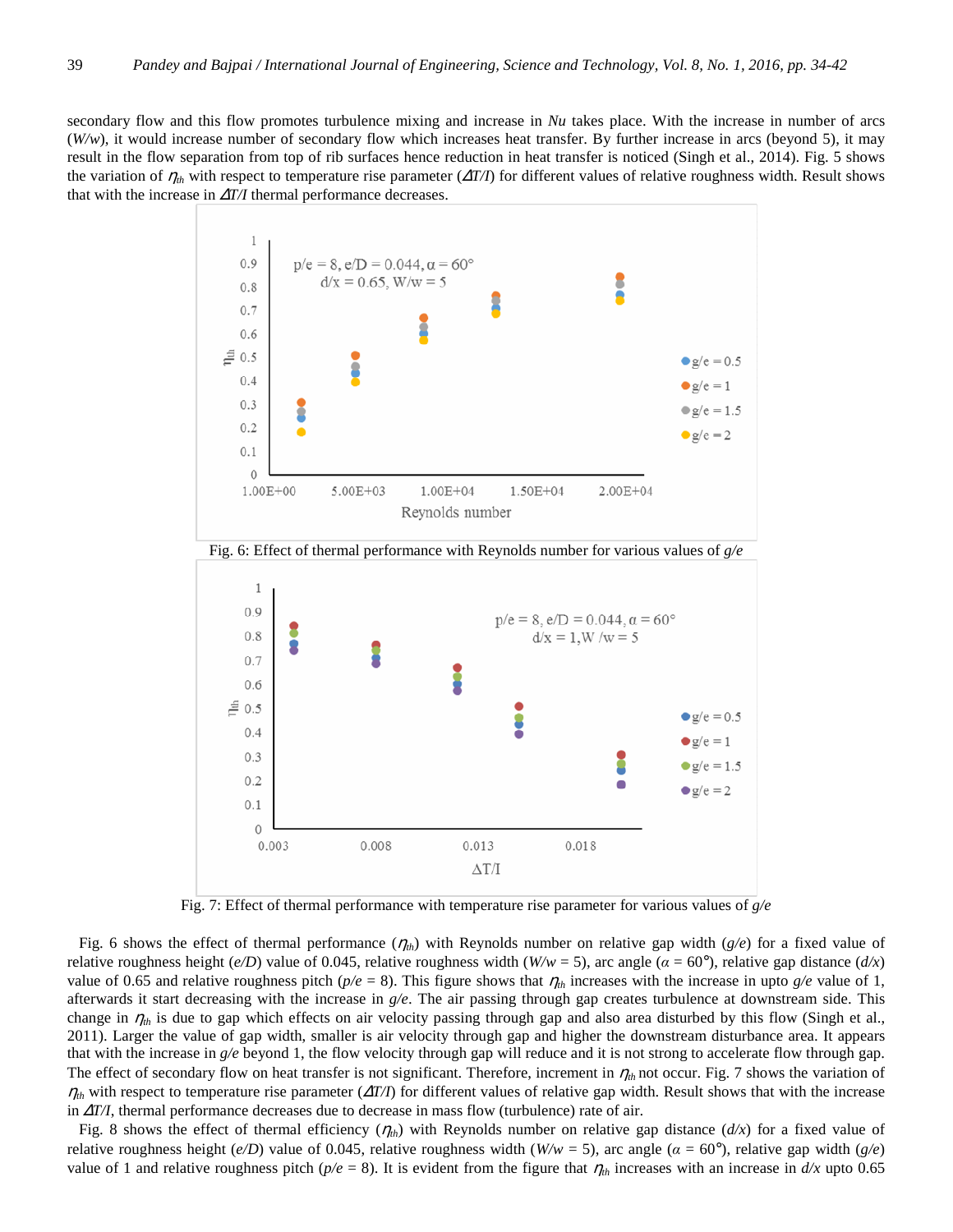and after that it starts decreasing with further increase in  $d/x$ . This increase in  $\eta_{th}$  is due to increase in flow mixing and turbulence resulting from accelerated flow through the gap. It is observed that if gaps were created near apex region, it helps in increasing local Nu which leads to increase in heat transfer and increase in η*th* takes place. If the gaps are created too near to apex, two high local *Nu* region generated downstream of gap and region may overlap and no significant increase in *Nu* is observed and there is no increase in  $\eta_{th}$ . Fig. 9 shows the variation of  $\eta_{th}$  with respect to temperature rise parameter ( $\Delta T/I$ ) for different values of relative gap distance. Result shows that with the increase in ∆*T/I*, thermal performance decreases due to decrease in mass flow (turbulence) rate of air and maximum performance is obtained for *d/x* value of 0.65.



Fig. 8: Effect of thermal performance with Reynolds number for various values of *d/x* 



Fig. 9: Effect of thermal performance with temperature rise parameter for various values of *d/x* 

CFD analysis were performed on different configurations of circular sectioned arc shaped ribs which are provided number of gaps on the absorber plate for values of Reynolds number. This accounts for different combinations of Reynolds number (*Re*), roughness pitch (*p*) and number of gaps (*Ng*). CFD approach was used to predict Nusselt number (*Nu*) and friction factor (*f*). The thermo-physical properties of air are assumed to be at a temperature of 300 K. The analysis is carried out using FVM (finite volume method) and the flow governing equations are discretized using second order upwind scheme. The SIMPLE (semi implicit method for pressure linked equations) algorithm is employed to estimate pressure-velocity coupled calculations.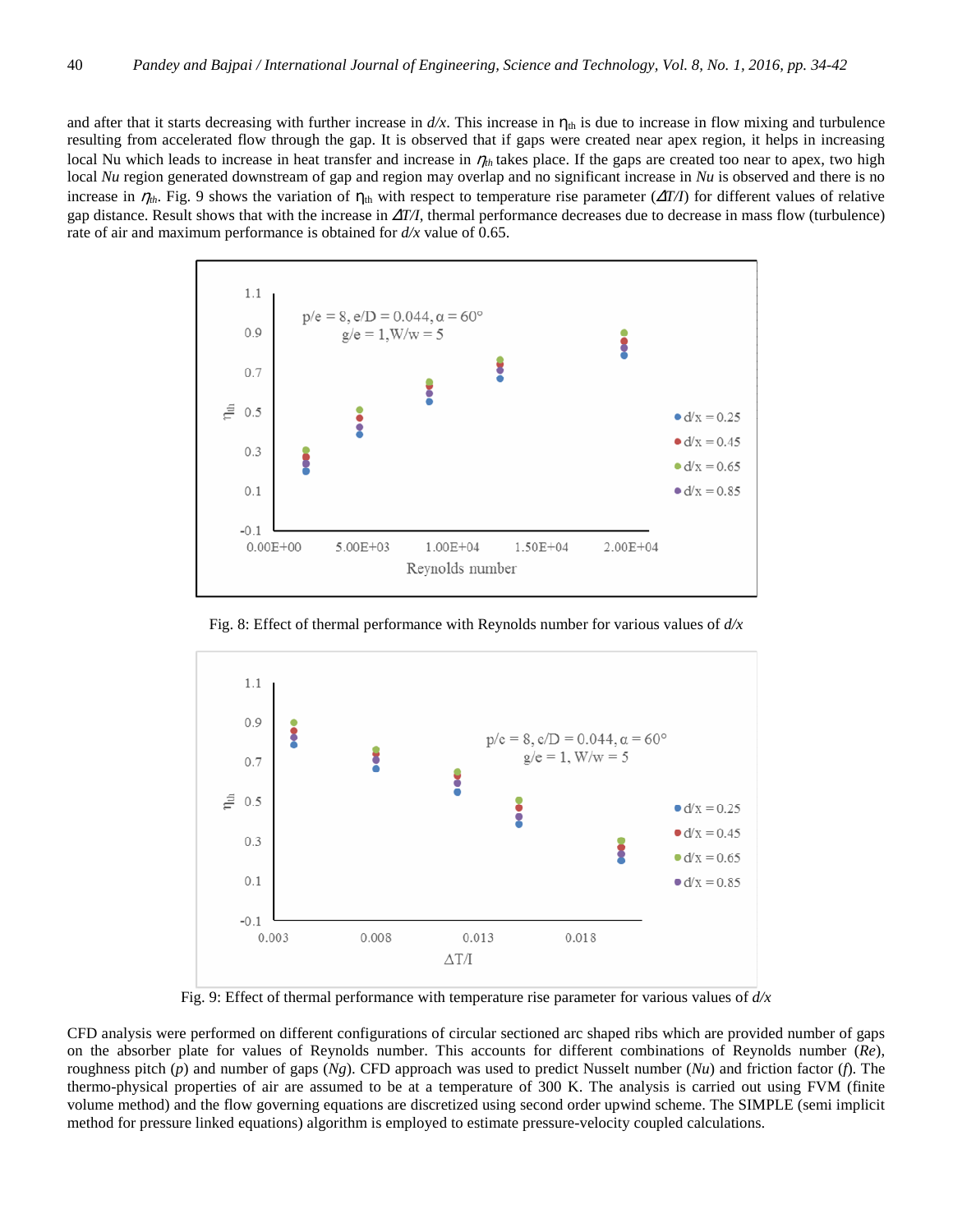

Fig. 10: Single gap at location ( $z = 0.3$  m) for Re at 20000 at p/e of 8

## **6. Conclusions**

 In the present work, objective of detailed investigation was to see the effect of multiple arcs with gap shaped roughness elements on thermal performance of solar air heater. Results have also been compared with smooth duct. A significant enhancement in thermal performance has been obtained by using type of roughness on the absorber plate. The maximum value of  $\eta_{th}$  has been obtained for e/D, p/e, α, W/w, g/e and d/x values of 0.045, 8, 60°, 5, 1 and 0.65 respectively. The research finding may be used to increase the net heat input for various drying applications like seasoning of wood or room heating applications. The results shall be well suited to maximize the heat gained from solar energy. The research finding also presents a limitation that the user has to choose a roughness geometry depending upon several possible geometries available. The paper also does not discuss about the manufacturing aspect in context to absorber plates fitted with roughness geometries. Each type of geometry explored has its own functional aspect in context to advantages and disadvantages but the manufacturing considerations may be different.

## **Nomenclature**

 $A$  Area (m<sup>2</sup>)  $C_P$  Specific heat of air (J/kg-K) *C<sup>d</sup>* Coefficient of discharge *D* Hydraulic diameter (m) *e* Rib height (m) *e/D* Relative roughness height  $\Delta h_o$  Head difference in manometer (m)<br>*H* Height of duct (m) Height of duct (m) *h* Heat transfer co-efficient  $(W/m^2-K)$ *k* Thermal conductivity  $(W/m-K)$ *L* Test section length (m) *m* Mass flow rate of air (kg/s) *Nu* Nusselt number *p* Pitch (m) *p/e* Relative roughness height *Pr* Prandtl number  $Q_u$  Useful heat gain (W) *Re* Reynolds number *to* Air outlet temperature (K) *t* Temperature (K) ∆T/I Temperature rise parameter *v* Mean flow velocity in duct  $(m/s)$ *W* Width of duct (m) *W/w* Relative roughness width